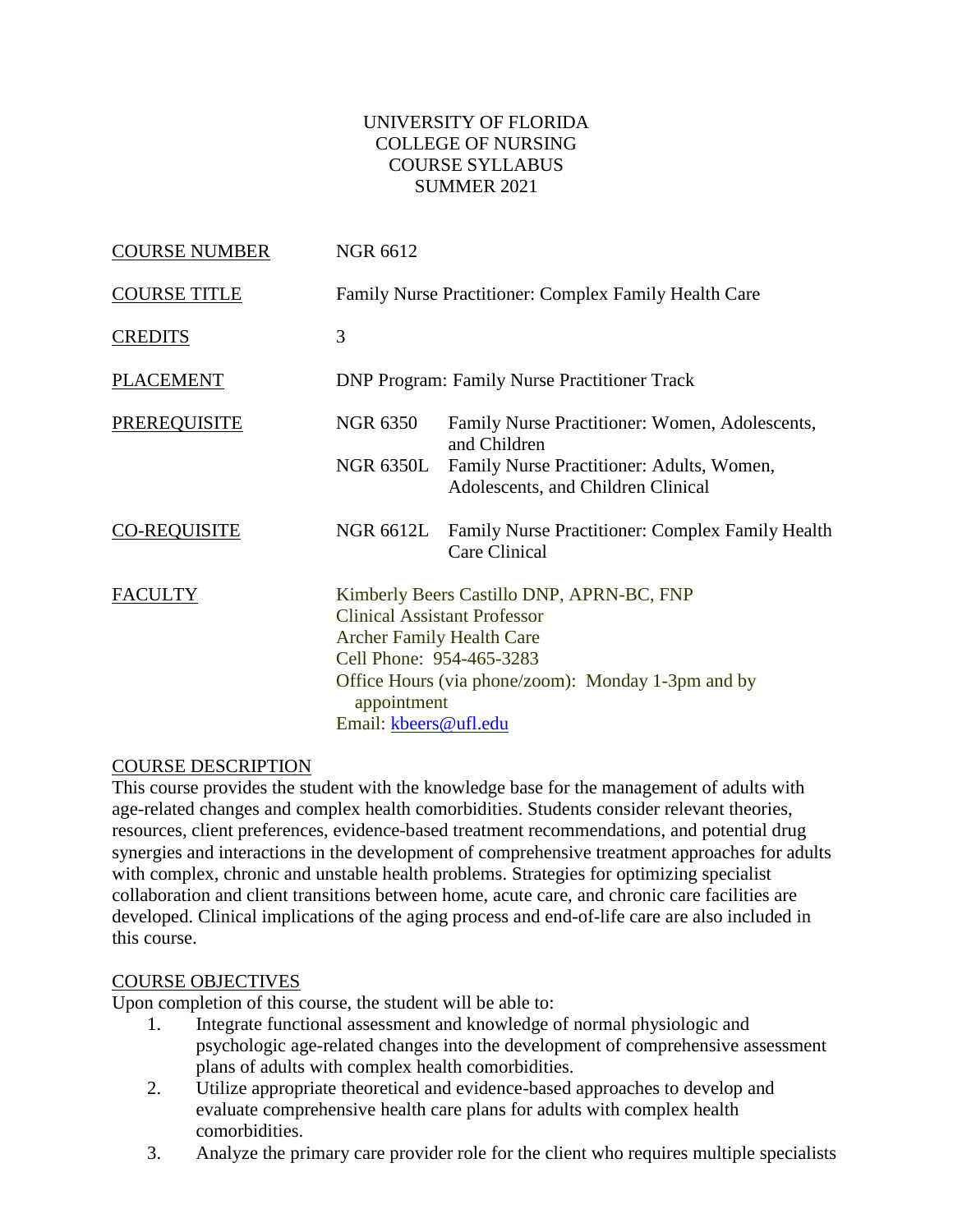and/or who transitions between health care settings.

- 4. Develop pharmacologic treatment approaches that consider cost, altered drug metabolism in aging persons, adverse drug interactions, and drug synergism for adults with selected complex health comorbidities.
- 5. Analyze communication and ethical issues in complex client care situations with clients from diverse backgrounds, including levels of education, and varying views of illness and treatments.
- 6. Develop strategies to facilitate family and client quality of life at the end of life.
- 7. Analyze the impact of legal, political, economic and sociocultural factors on access and utilization of health care services for clients and families.

## COURSE SCHEUDLE

This is a web-based course with synchronous and asynchronous components.

e-Learning in Canvas is the course management system that you will use for this course. Access [e-Learning in](http://elearning.ufl.edu/) Canvas using your GatorLink account name and password. There are several tutorials and student help links on the E-Learning login site. If you have technical questions call the UF Computer Help Desk at 352-392-HELP or send an email to [helpdesk@ufl.edu.](mailto:helpdesk@ufl.edu)

The internet browser, Google Chrome, works best with e-Learning and it is often helpful to access the course using the VPN connection.

It is important that you regularly check your GatorLink account email for College and University wide information and the course e-Learning site for announcements and notifications. Course websites are generally made available on the Friday before the first day of classes.

All feedback including direct emails, announcements, comments and grades will be given on the web via Canvas. As much as possible, please communicate with me via Canvas.

## TOPICAL OUTLINE

- 1. Clinical implications of the aging process
- 2. Assessing and enhancing functional status in older adults
- 3. End of life/palliative care approaches
- 4. Management of clients with complex and unstable health conditions such as acute coronary syndrome, pulmonary embolus, acute dyspnea, acute abdominal pain and transient ischemic attacks (TIAs)
- 5. Management of clients with comorbid and complex health problems such as chronic obstructive pulmonary disease, renal failure, congestive heart failure, atrial fibrillation, psychotic disorders, substance abuse, chronic pain, HIV, diabetes, autoimmune disorders, and dementia
- 6. Management of clients who require complex pharmacologic regimens
- 7. Evidence-based treatment recommendations and alterations required by client choice or client resources
- 8. Care coordination for primary care clients who are hospitalized or require long-term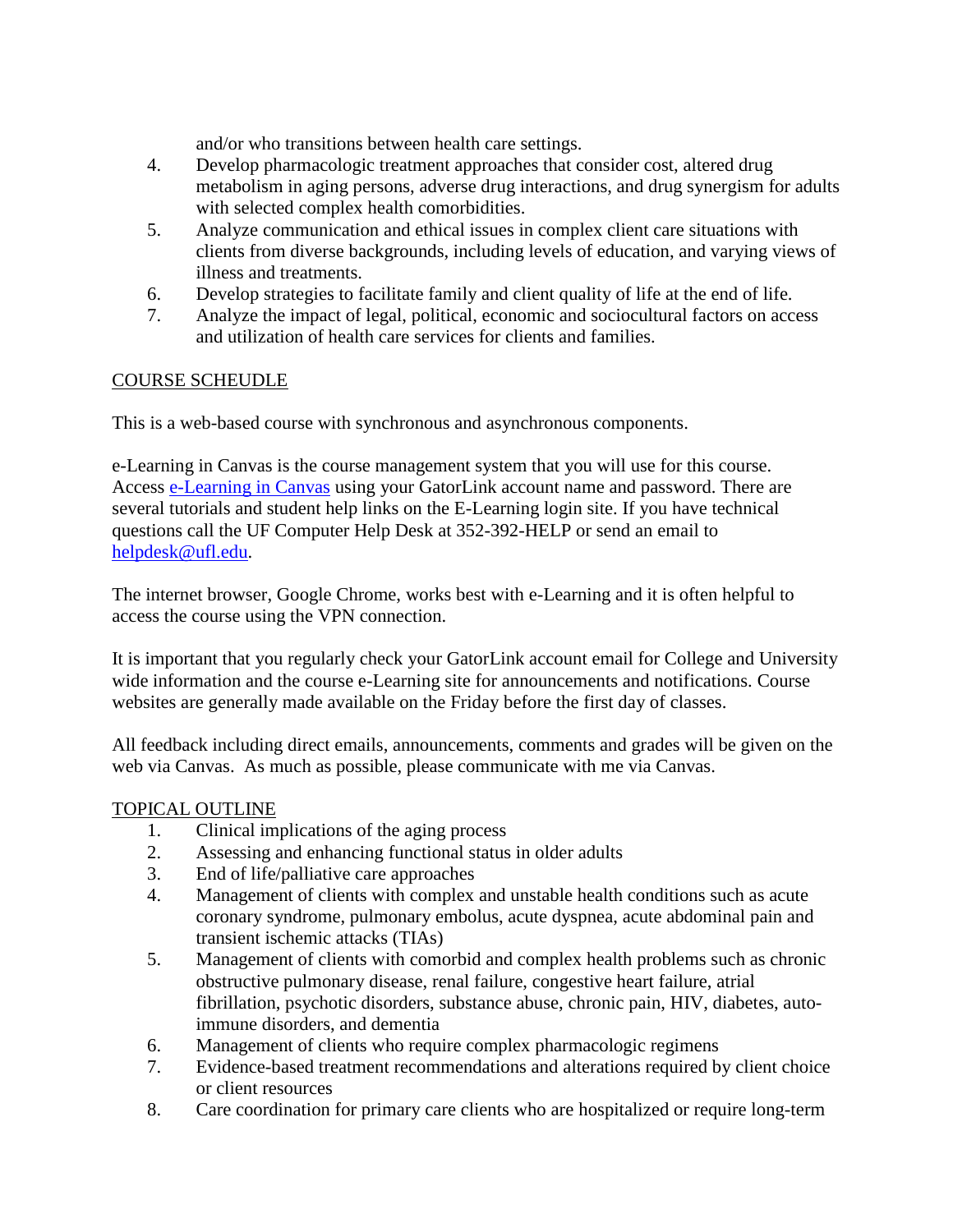care

9. Impact of environmental factors and ethical factors on access, utilization, and provision of health care

## TEACHING METHODS

Lectures, discussion, case studies

#### LEARNING ACTIVITIES

Readings, case study assignments, quizzes

# EVALUATION METHODS/COURSE GRADE CALCULATION

Each student is expected to:

- 1. Comprehensively read and critically analyze materials assigned for each class topic
- 2. Successfully complete all assignments
- 3. Cite all sources in their case studies using APA format,  $7<sup>th</sup>$  edition

Evaluation will be based on the achievement of these criteria. Assignments and their relative weights are as listed below. Details of each assignment will be posted on Canvas.

| <b>Assignments: All due weekly on</b><br>Fridays by 5pm. Refer to Canvas for<br>specific weekly due dates. Quizzes open<br>on Monday at 8am and close Fri at 5pm | % of Final Grade |
|------------------------------------------------------------------------------------------------------------------------------------------------------------------|------------------|
| Case Study Assignments (6)                                                                                                                                       | 60%              |
| Quizzes $(6)$                                                                                                                                                    | 30%              |
| <b>IPLH</b> Requirement                                                                                                                                          | 10%              |

## *Feedback on assignments will be returned within two weeks of due date.*

## MAKE UP POLICY

Assignments are due on the dates and times posted in Canvas. If lateness is unavoidable, please communicate with your instructor in advance of the deadline. Unexcused late submission may result in a grade reduction; generally, one point per day up to one week. After one week, assignments may not be accepted. Make-up quizzes may not be available or may be in an alternate form.

## GRADING SCALE/QUALITY POINTS

| A         | $95-100(4.0)$    | C     | $74-79*(2.0)$       |
|-----------|------------------|-------|---------------------|
| $A-$      | 93-94 (3.67)     | $C$ - | $72-73$ $(1.67)$    |
| $B+$      | $91 - 92$ (3.33) | $D+$  | $70-71$ $(1.33)$    |
| B.        | $84-90$ $(3.0)$  | D     | $64-69$ $(1.0)$     |
| $B-$      | $82-83$ $(2.67)$ | $D-$  | $62-63$ $(0.67)$    |
| $C_{\pm}$ | 80-81 (2.33)     | E     | 61 or below $(0.0)$ |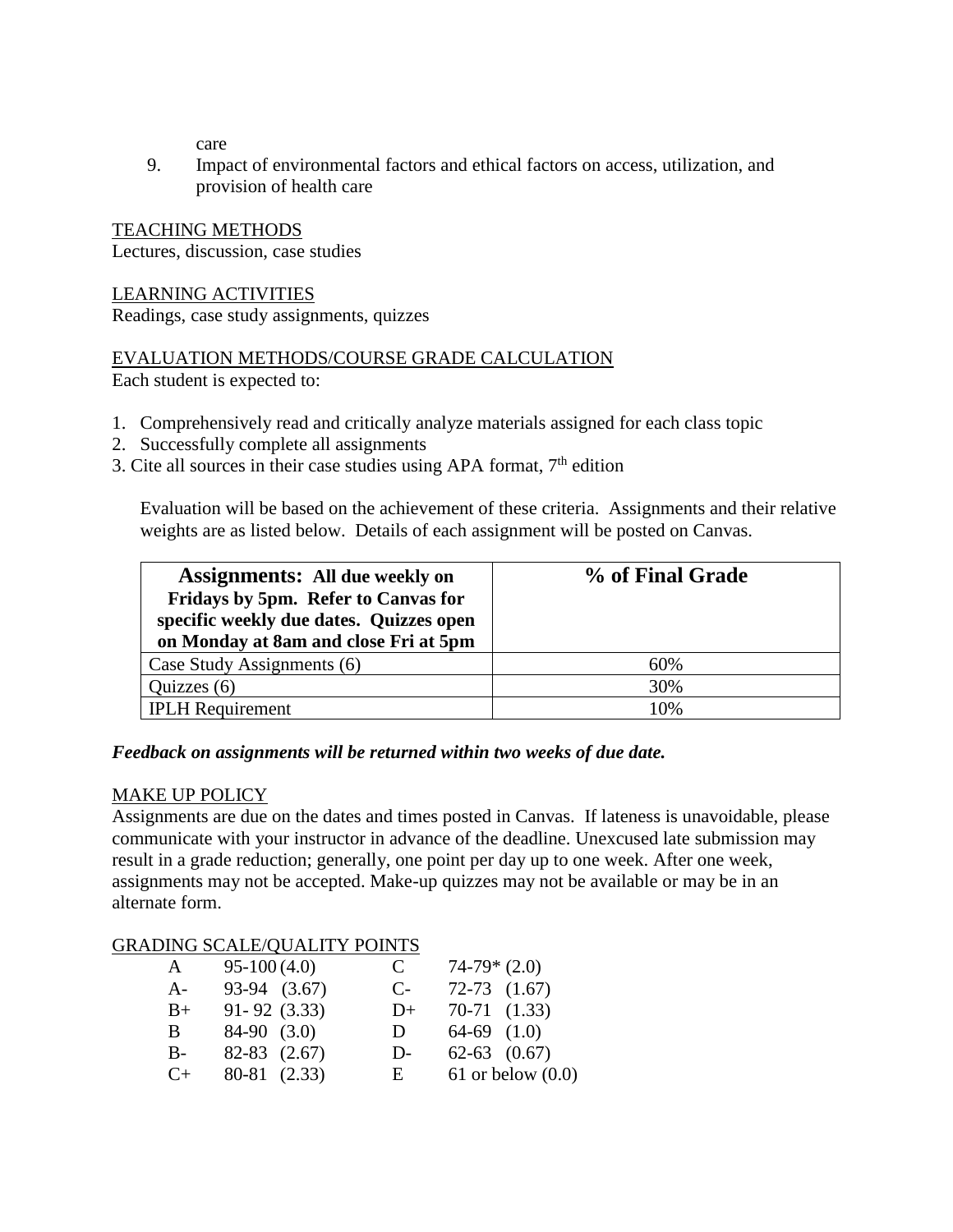#### \* 74 is the minimal passing grade

For more information on grades and grading policies, please refer to University's grading policies:<https://catalog.ufl.edu/graduate/regulations/>

## COURSE EVALUATION

Students are expected to provide professional and respectful feedback on the quality of instruction in this course by completing course evaluations online via GatorEvals. Guidance on how to give feedback in a professional and respectful manner is available at [https://gatorevals.aa.ufl.edu/students/.](https://gatorevals.aa.ufl.edu/students/) Students will be notified when the evaluation period opens, and can complete evaluations through the email they receive from GatorEvals, in their Canvas course menu under GatorEvals, or via [https://ufl.bluera.com/ufl/.](https://ufl.bluera.com/ufl/) Summaries of course evaluation results are available to students at [https://gatorevals.aa.ufl.edu/public-results/.](https://gatorevals.aa.ufl.edu/public-results/)

# ACCOMMODATIONS DUE TO DISABILITY

Students with disabilities requesting accommodations should first register with the Disability Resource Center (352-392-8565,<https://disability.ufl.edu/> ) by providing appropriate documentation. Once registered, students will receive an accommodation letter which must be presented to the instructor when requesting accommodation. Students with disabilities should follow this procedure as early as possible in the semester.

## PROFESSIONAL BEHAVIOR

The College of Nursing expects all Nursing students to be professional in their interactions with patients, colleagues, faculty, and staff and to exhibit caring and compassionate attitudes. These and other qualities will be evaluated during patient contacts and in other relevant settings by both faculty and peers. Behavior of a Nursing student reflects on the student's individual's ability to become a competent professional Nurse. Attitudes or behaviors inconsistent with compassionate care; refusal by, or inability of, the student to participate constructively in learning or patient care; derogatory attitudes or inappropriate behaviors directed at patients, peers, faculty or staff; misuse of written or electronic patient records (e.g., accession of patient information without valid reason); substance abuse; failure to disclose pertinent information on a criminal background check; or other unprofessional conduct can be grounds for disciplinary measures including dismissal.

*As students in the health professions at UF Health, you are expected to promote safety and a culture of care and concern for each other and for patients. Across our academic health center's missions of research, teaching and patient care, nursing students must lead by example and take individual responsibility for modeling healthy habits and behaviors to minimize the spread of COVID-19. Failure to comply with the established public health measures, both on and off campus, is considered a serious breach of professional conduct***.** 

# UNIVERSITY POLICY ON ACADEMIC MISCONDUCT

Academic honesty and integrity are fundamental values of the University community. Students should be sure that they understand the UF Student Honor Code at <https://sccr.dso.ufl.edu/policies/student-honor-code-student-conduct-code/> . Students are required to provide their own privacy screen for all examination's administered to student laptops. No wireless keyboards or wireless mouse/tracking device will be permitted during examinations.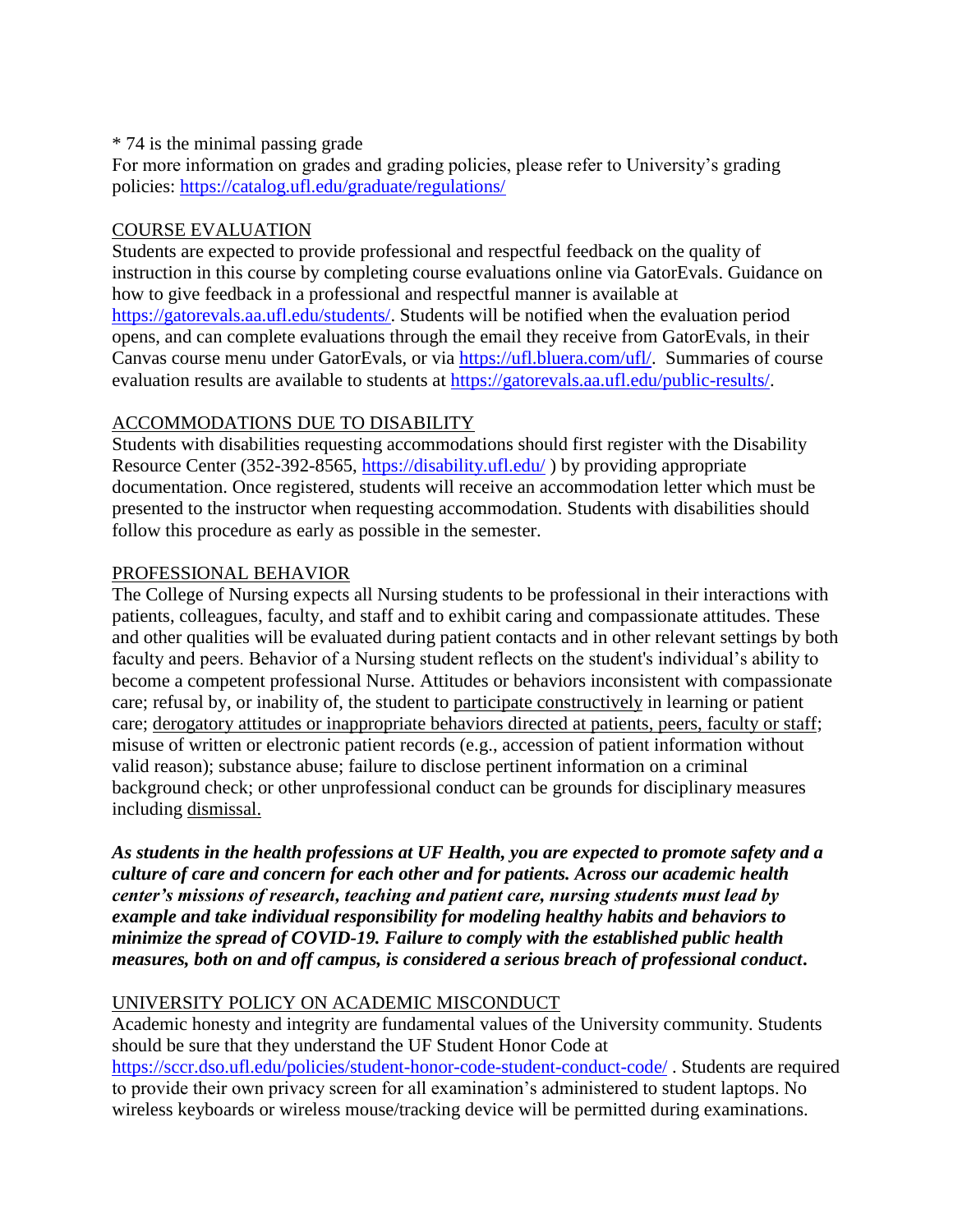#### UNIVERSITY AND COLLEGE OF NURSING POLICIES

Please see the College of Nursing website for student policies [\(http://students.nursing.ufl.edu/currently-enrolled/student-policies-and-handbooks/\)](http://students.nursing.ufl.edu/currently-enrolled/student-policies-and-handbooks/) and a full explanation of each of the university policies – [\(http://students.nursing.ufl.edu/currently](http://students.nursing.ufl.edu/currently-enrolled/course-syllabi/course-policies)[enrolled/course-syllabi/course-policies\)](http://students.nursing.ufl.edu/currently-enrolled/course-syllabi/course-policies) UF Grading Policy Religious Holidays Counseling and Mental Health Services Student Handbook Faculty Evaluations Student Use of Social Media

#### REQUIRED TEXTBOOK

Chang, A., & Walter, L.C. (Eds.). (2021). *Current diagnosis & treatment: Geriatrics* (3<sup>nd</sup> ed.).

New York, NY: McGraw Hill. ISBN: 9781260457087 **(Available as ebook online** 

**through UF library)**

#### RECOMMENDED TEXTBOOKS

McPhee, S.J., Papadakis, M.A., & Rabow, M.W. (Eds.). (2021). *Current medical diagnosis &* 

*treatment* (60<sup>th</sup> ed.). New York, NY: McGraw Hill. (Available as ebook online through UF

**library)**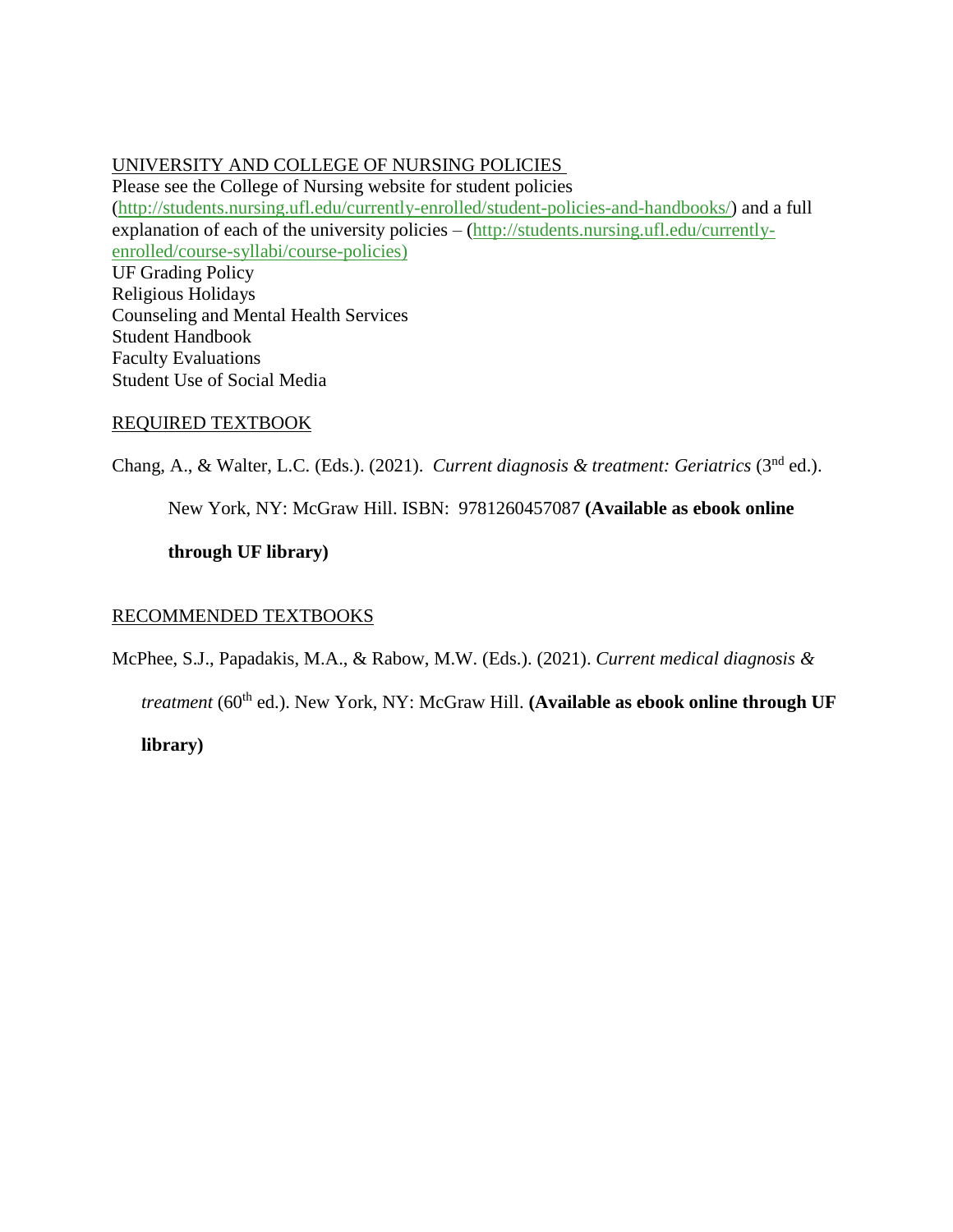# WEEKLY CLASS SCHEDULE

| DATE/                  | <b>TOPIC/EVALUATION</b>                            | <b>READINGS/ASSIGNMENT</b>  | <b>PROGRAM</b>   |  |
|------------------------|----------------------------------------------------|-----------------------------|------------------|--|
| <b>MODULE</b>          |                                                    |                             | <b>OUTCOMES*</b> |  |
| $5/10 - 5/14$          | Welcome and Course Introduction                    | <b>Syllabus</b>             | 1,2,3,5,6        |  |
|                        | <b>Principles of Geriatric Assessment and Care</b> | Chang & Walter chapters 1-4 |                  |  |
|                        |                                                    |                             |                  |  |
| <b>Module 1</b>        |                                                    | Quiz #1                     |                  |  |
| $5/15 - 5/21$          | <b>Geriatric Assessment</b>                        | C&W 5-9,20                  | 1,2,3,5,6        |  |
|                        | <b>Medical Annual Wellness Exam</b>                |                             |                  |  |
| <b>Module 2</b>        | <b>Preventative and Screening Services</b>         | <b>Case Study #1</b>        |                  |  |
| $5/22 - 5/28$          | <b>Cardiovascular Health Conditions</b>            | C&W 29, 39-45, 67           | 1,2,5,6          |  |
|                        |                                                    |                             |                  |  |
| <b>Module 3</b>        |                                                    | <b>Case Study #2</b>        |                  |  |
| $5/29 - 6/4$           | <b>Respiratory and Sleep Disorders</b>             | C&W 46, 59                  | 1,2,5,6          |  |
| <b>Memorial</b>        |                                                    |                             |                  |  |
| Day 5/31               |                                                    |                             |                  |  |
|                        |                                                    |                             |                  |  |
| <b>Module 4</b>        |                                                    | Quiz #2                     |                  |  |
| $6/5 - 6/11$           | Anemia, Cancer and Common Infections               | C&W 52-54                   | 1,2,5,6          |  |
|                        |                                                    |                             |                  |  |
| Module 5               |                                                    | Quiz #3                     |                  |  |
| $6/12 - 6/18$          | Rheumatology and Mental Health                     | C&W 12, 34-36, 58           | 1,2,5,6          |  |
|                        |                                                    |                             |                  |  |
| <b>Module 6</b>        |                                                    | Case Study #3               |                  |  |
|                        |                                                    |                             |                  |  |
| Summer Break 6/21-6/25 |                                                    |                             |                  |  |
| $6/25 - 7/2$           | <b>Neurological Conditions</b>                     | C&W 37-38, 64, 69           | 1,2,5,6          |  |
|                        |                                                    |                             |                  |  |
| <b>Module 7</b>        |                                                    | Quiz #4                     |                  |  |